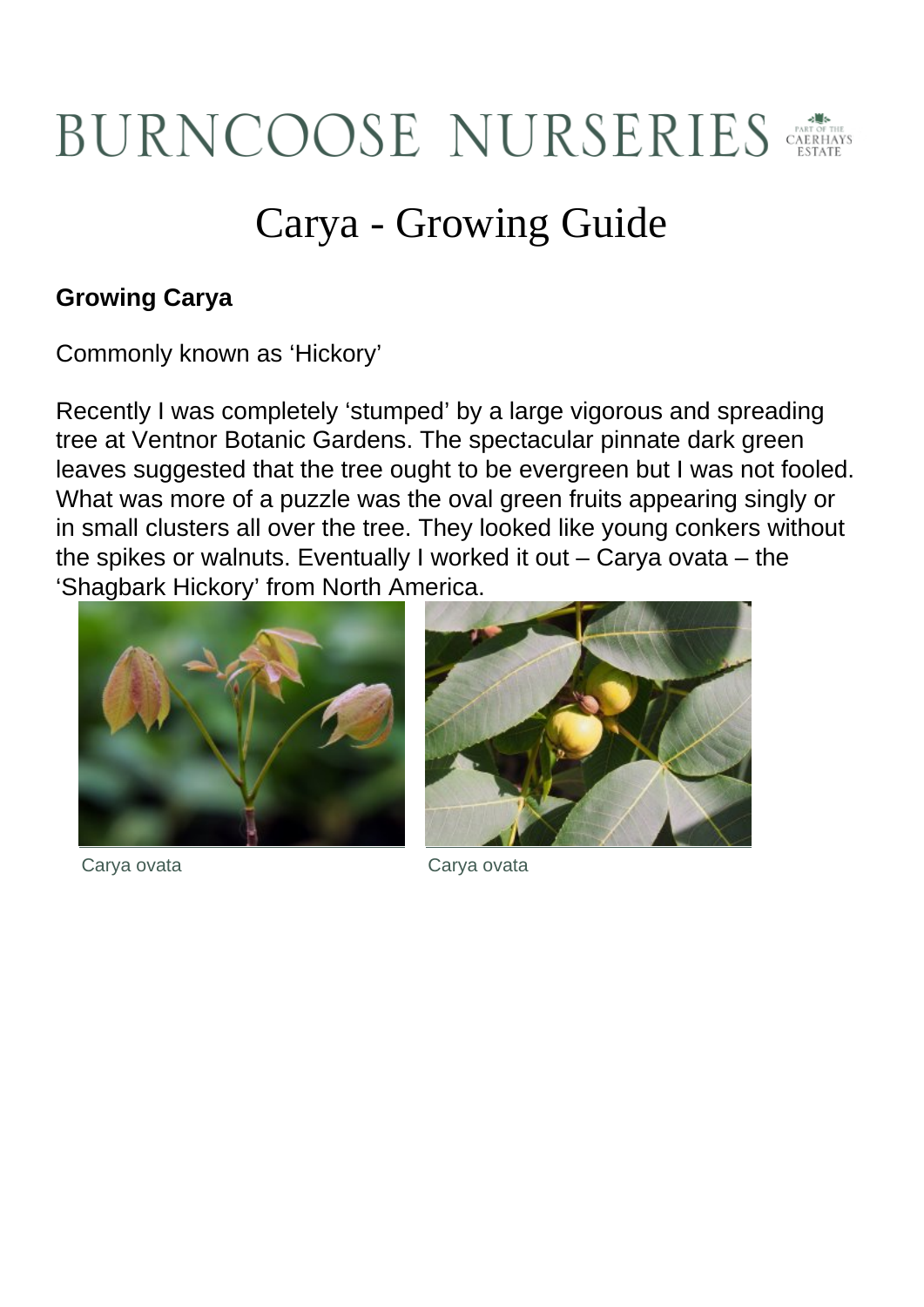

Carya ovata



Carya glabra

The three species of hickory we offer are also North American trees and all perfectly hardy in the UK. They are grown for their foliage, ornamental bark and superb autumn foliage colours. As such they make an excellent choice for an unusual specimen tree in a lawn or parkland setting. The C. ovata I observed was clearly going to produce edible fruits but so too do C. glabra ('Hognut') and C. illinionensis ('Pecan Nut'). When mature the nuts are 2½in long and thick shelled. Hognuts taste rather bitter but ripe pecan nuts do not.

These trees are 60-80ft tall in maturity with a broadly similar spread. They will grow well in full sun or partial shade in rich fertile soil. When we grow these in deep pots in the nursery they develop a sturdy tap root and are best planted out quickly.